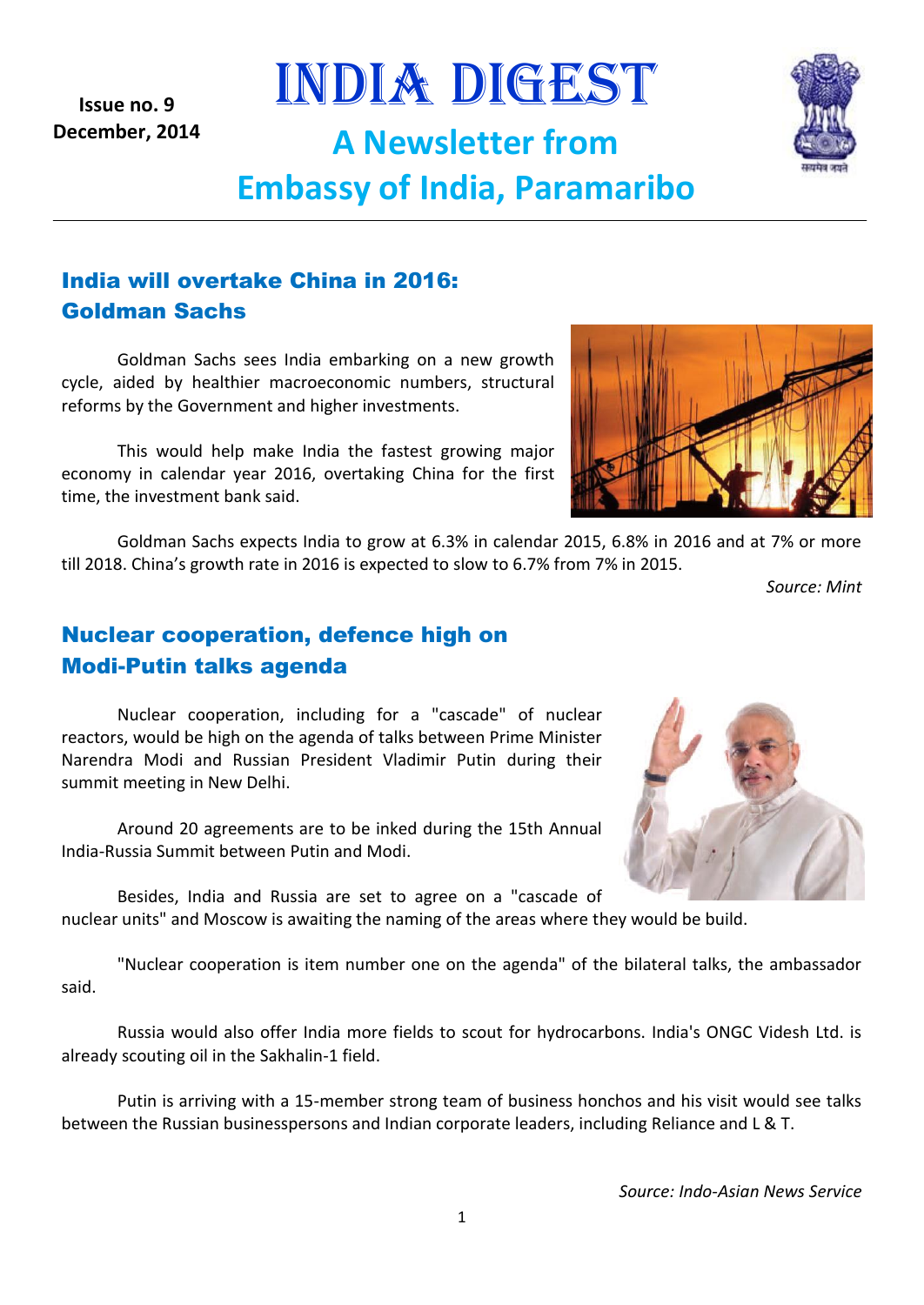#### Govt eases FDI rules for construction sector

The government on December 3 notified easier FDI rules for construction sector, where 100% overseas investment is permitted, which will allow overseas investors to exit a project even before its completion.

A press note issued by the Department of Industrial Policy and Promotion has clarified that the three-year lock-in will no longer apply and under normal circumstances, an investor can exit on completion of the project or even after the



development of trunk infrastructure, such as construction of roads, water supply and drainage.

The exit clause was seen as one of the key deterrents for overseas investors to invest in the Indian construction market.

The Government was keen to ease the rules for building townships, housing, built-up infrastructure and construction development projects as these are sectors with huge employment potential and boost demand for steel and cement.

The Press Note, based on a Cabinet decision, has also reduced the minimum capital requirement to \$5 million, which has to be brought in within six months of commencement of the project.

*Source: The Times of India*

### Trade portal launched to better utilise free trade pacts

To facilitate exports and ensure better use of Free Trade Agreements by exporters, Commerce Minister Nirmala Sitharaman on December 8 launched an Indian Trade Portal providing information on preferential tariffs, rules of origin and technical barriers to trade faced by Indian exporters in such markets.



India has signed a number of FTAs with various countries and blocs over the last few years, but exporters have not been able to utilise them well because of lack of knowledge about what such agreements offered.

The portal developed by the Federation of Indian Export Organisations (FIEO), which will also maintains it, will provide important data for use of exporters and importers in a user friendly manner and this will contribute to ease of doing business.

"The portal will also facilitate exports and will help Indian exporters to utilise the free trade agreements (FTAs)," it added.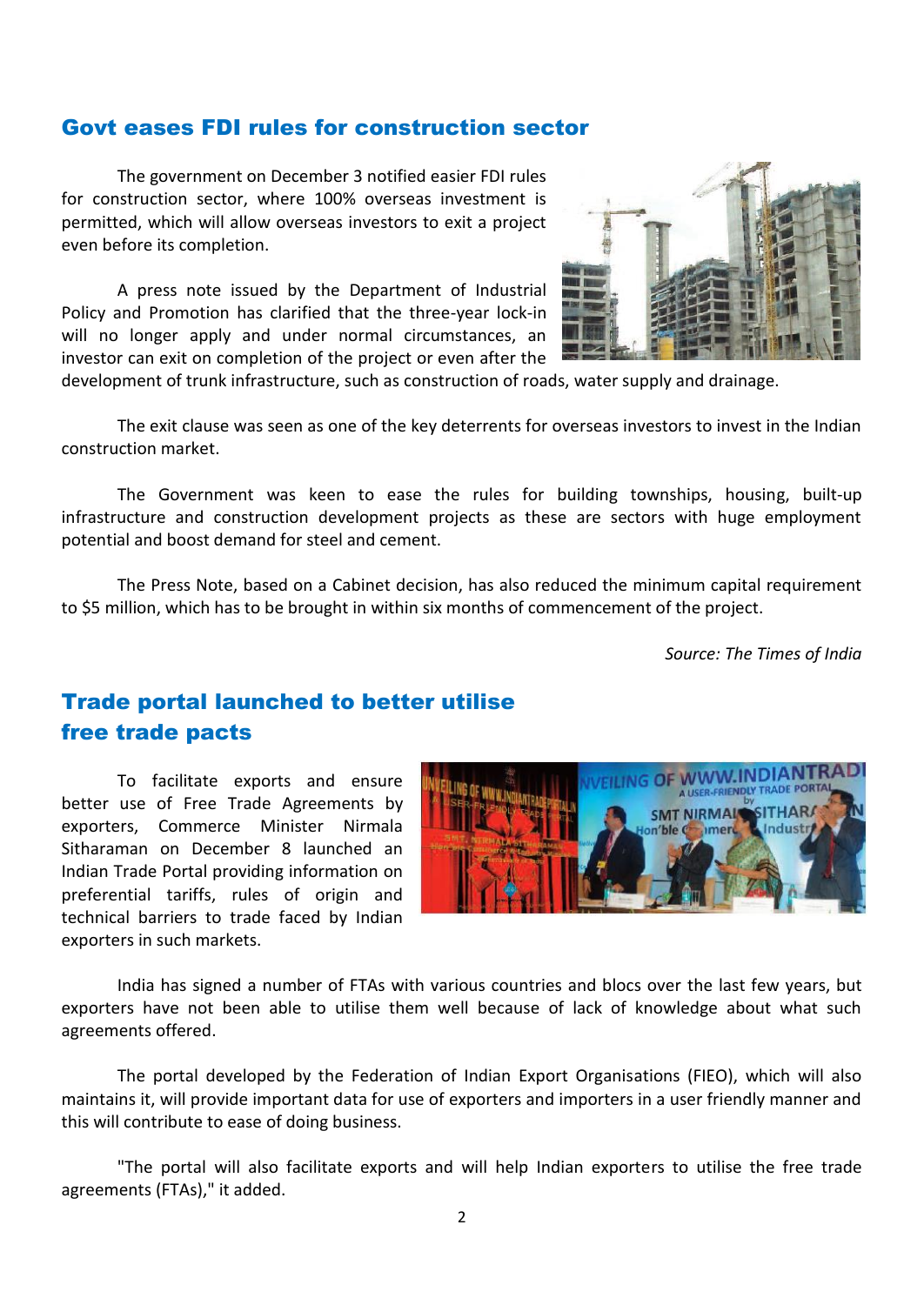India has signed FTAs with about 20 countries while it is negotiating such agreements with Australia, Canada, New Zealand and the EU.

*Source: Indo-Asian News Service*

### India successfully test fires its heaviest rocket

India on December 18 moved forward in rocket technology with the successful flight testing of its heaviest next generation rocket and the crew module.

The Rs.155 crore mission has twin purposes. The main purpose is to test the rocket's atmospheric flight stability with around four tonne luggage.

The second and incidental objective is to study the re-entry characteristics of the crew module-called Crew Module Atmospheric Re-entry Experiment - its aero braking and validation of its end-to-end parachute system.

At the mission control centre there was no control on ISRO's scientists happiness at the success.

Speaking about the mission, ISRO's Chairman K. Radhakrishan said: "India started development of the rocket a decade ago and today completed the first experimental flight.

Source: Indo-Asian News Service

# Narendra Modi tops global leaders' list: Harvard Study

Prime Minister Narendra Modi is the number one global leader when it comes to citizens approving the development strategy of their respective countries, says a study by Harvard's Kennedy School of Government.

Modi, with 87.8% approval for his policies, comfortably pipped US President Barack Obama who is ranked 20th with 44.8%. The report is based on a survey of citizens across 30 nations on 10 influential leaders having a global impact.

Source: The Economic Times

# GDP likely to grow 5.5 percent in 2015: Mid-year review

India's economy is likely to grow at around 5.5 percent in the current fiscal year, the Finance Ministry said in mid-year review tabled in Parliament on December 19.